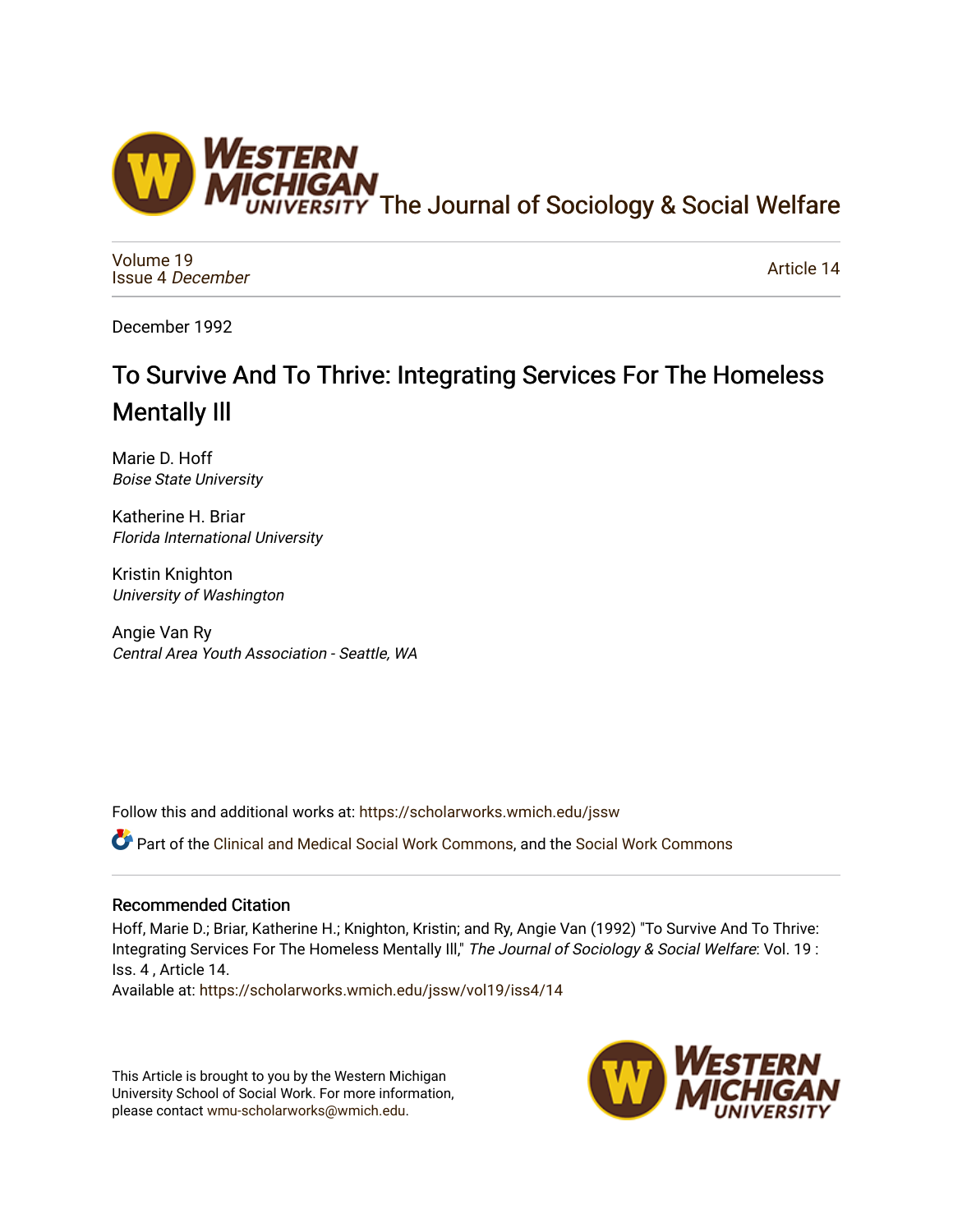## To Survive And To Thrive: Integrating Services For The Homeless Mentally Ill

**MARIE** D. HOFF, MSW, PH.D.

Associate Professor Boise State University

#### KATHERINE H. BRIAR, MSW, DSW

Professor Florida International University

#### KRISTIN KNIGHTON, MSW

Doctoral Candidate University of Washington

#### ANGIE VAN RY, MSW, PH.D.

Director, Homeless Teen Parent Program Central Area Youth Association Seattle, WA

*An intervention research project with homeless, chronically mentally ill persons demonstrated that linking rehabilitation services, such as employment skills and psycho-social stabilization, with survival services promotes success in serving this population. The project confirmed the central role of case managers in promoting engagement with mental health services and re-integration into stable community living.*

Various studies indicate the homeless are a heterogeneous population (Baxter & Hopper, 1982; Stoner, 1983; Kaufman, 1984; U.S. General Accounting Office, **1985,** pp. 5-6; McChesney, 1988). A large proportion of the homeless are low-income people who are the victims of economic changes—lost jobs and rising housing costs. Another large proportion of the homeless, the subject of this report, are the chronically and severely mentally ill, who are victims of the failed de-institutionalization policy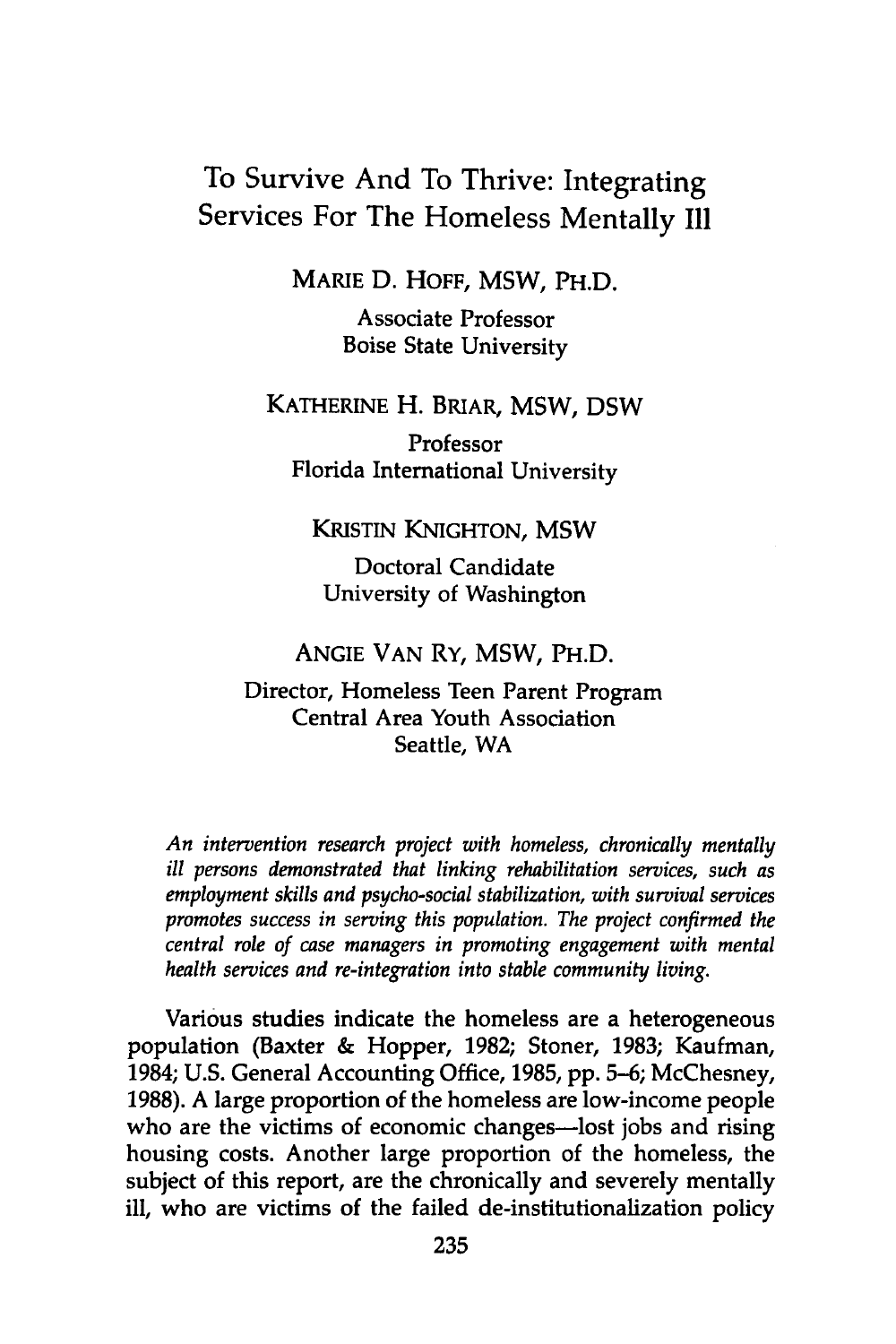of the last twenty years (Ibid). While the sheer loss of lowincome housing stock is also a factor in the homelessness of the mentally ill, their situation appears to be more profoundly related to the lack of a planned, comprehensive system of services in the community (Bachrach, 1984; Crystal, 1984; Lamb, 1984; Stoner, 1984).

True, de-institutionalization has had the positive value of greater freedom and autonomy for many of the mentally ill. The minimal care and stimulation, and sometimes flagrant abuses in the state mental institutions, were legitimately criticized **by** advocates for the mentally ill. However, the development of bus and subway stations, streets and highway underpasses, doorways and cardboard boxes as "homes", along with the more humane societal response of emergency shelters for the homeless mentally ill, has led to the ironic observation that we are creating the phenomenon of "asylums without walls" (Lipton, Sabatini **&** Katz, **1983, p. 821).**

#### Service Needs of the Homeless Mentally **Ill**

Their residential instability and alienation from society makes it extremely difficult to accurately assess the needs of the homeless mentally ill. Most of our knowledge of their characteristics and needs comes from service providers and researchers working directly in shelters, jails, hospital emergency rooms and other service programs (Lamb **&** Grant, **1982;** Arce, et al. **1983;** Crystal, 1984; Hagen, **1987).** Nine such studies were commissioned **by** the National Institute of Mental Health **(NIMH)** in **1983-84** to address the service needs and the planning and delivery of services to the homeless, chronically mentally ill (Bachrach, 1984). From these sources a number of observations can be made about service needs:

**1.** Perhaps the most crucial resource needed to serve the homeless mentally ill is a core of people with the skills to reach out and establish rapport and communication with persons broken **by** psychosis, alienation, a sense of failure, and the stress of sheer physical survival (Larew, **1980;** Lamb, 1984; Cohen, **1989;** Blankertz, et **al., 1990).**

An example of aggressive outreach is provided **by** the interdisciplinary teams of Project HELP, who cruised Manhattan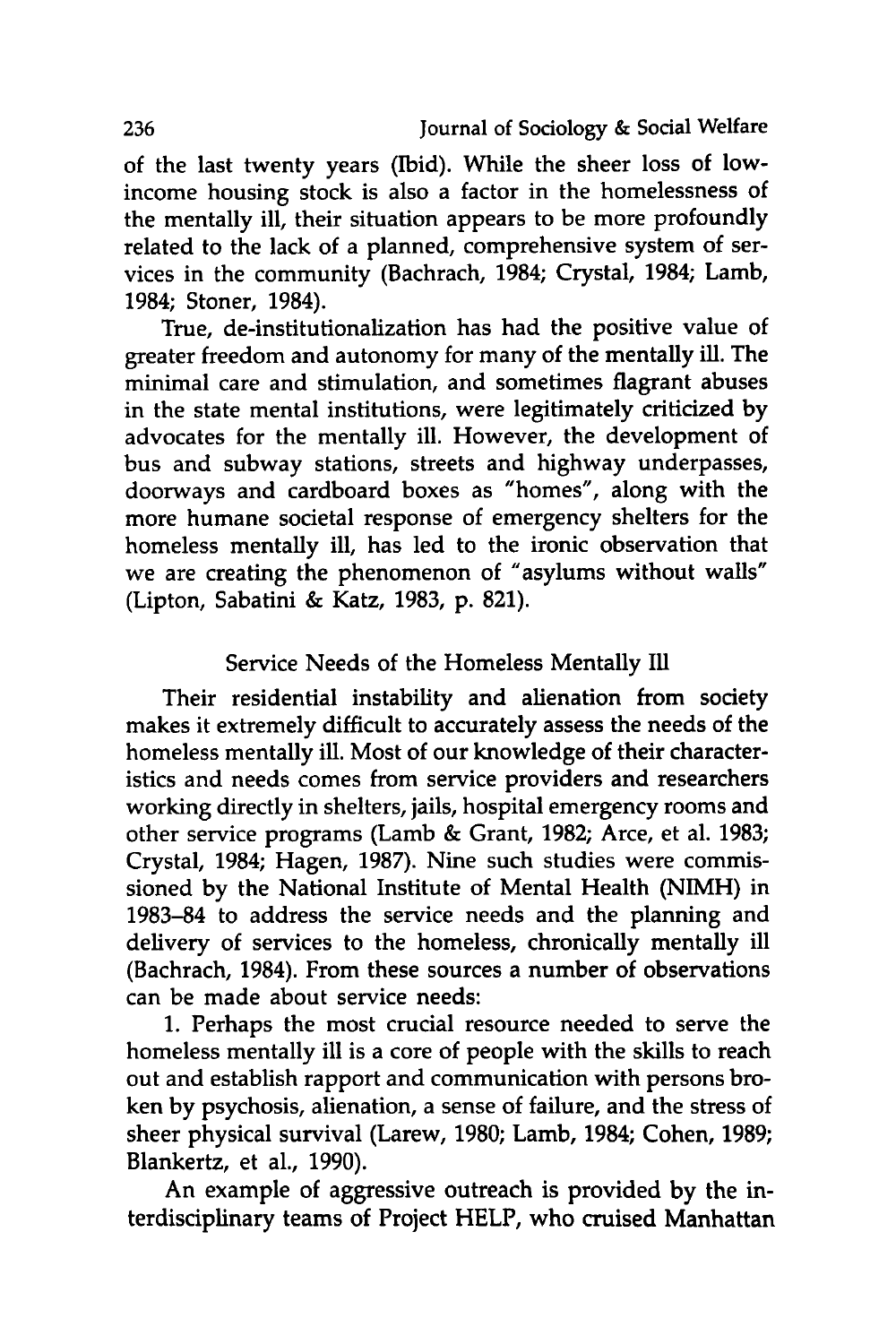in a van, to provide crisis medical and psychiatric services, on both voluntary and involuntary basis (Cohen, Putnam Sullivan, 1984). Drop-in centers are a service model which demonstrate that supportive and nurturing environments, responsive to their basic survival and socialization needs, will draw some of the homeless mentally ill voluntarily, and that they can be engaged in more substantial services, such as treatment and rehabilitation (Breton, 1984; Stoner, 1984; Cohen, **1989).**

2. Beyond outreach, the homeless mentally ill need stable human relationships and skilled assistance to help them obtain other needed services and resources. The case management approach, using both professionals, paraprofessionals and volunteers, is rapidly expanding and the various models of case management are being assessed for effectiveness (Baker **&** Weiss, 1984; Rapp **&** Chamberlain, **1985;** Fiorentine **&** Grusky, **1990).**

**3.** Most obvious is a need for community-based, low-cost housing characterized **by** a range of choices and structures for people who may never cope entirely independently (Ball **&** Havassy, 1984; Lamb, 1984; McChesney, **1988).** Much creativity and a determined commitment to funding will be needed to provide the "appropriately supportive and structured living arrangements" (Lamb, 1984, **p. 900).** The laws which restricted the use of involuntary commitment and conservatorship may need to be re-examined to mandate physical care and treatment to those who are clearly a danger to themselves and others in the community (Ibid.; American Psychiatric Association, 1984).

However, research on the homeless mentally ill also suggests that the validity of diagnosis is questionable when basic survival needs are unmet (Baxter **&** Hopper, **1982;** Bean, Stefl **&** Howe, **1987).** Rehabilitation models must address the needs for food, clothing, shelter and medical care.

4. The relationship between mental illness and crime presents many diagnostic and service challenges. Research indicates that mental illness, combined with drug and/or alcohol abuse may result in higher rates of arrest and jailing of the mentally ill (Blankertz et al., **1990);** or the jails may sometimes be an easier mechanism of social control than hospitals (Lamb **&** Grant, **1982).** Additionally, the mentally ill themselves report that sometimes they knowingly choose to commit a misdemeanor in order to get taken to jail, when hard-pressed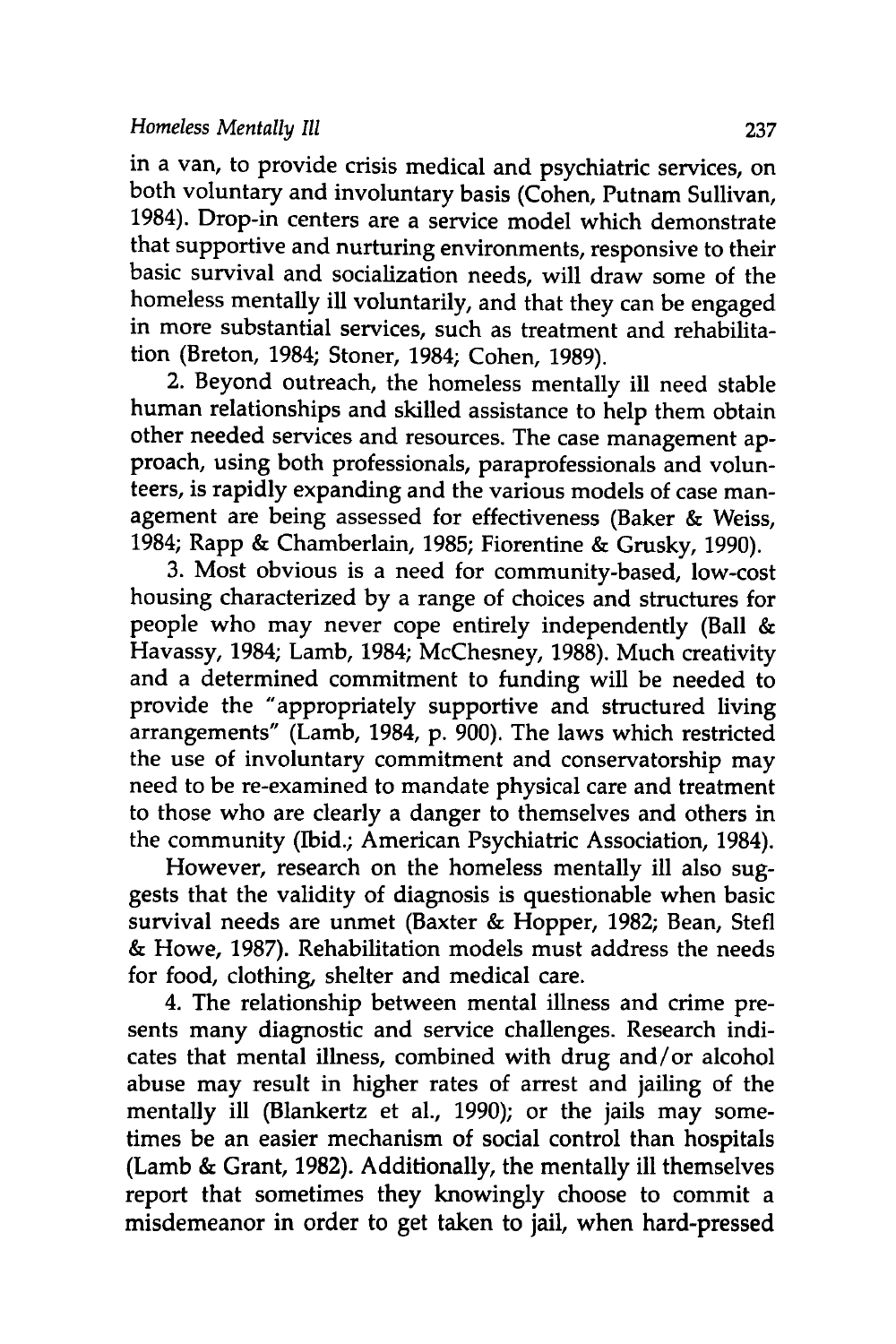for a safe place to sleep (Ball & Havassy, 1984; Larew, **1980).** Clearly, whatever the causal relationships, programs serving the homeless mentally ill need to develop policies and procedures responsive to the complications of their involvement with the criminal justice system.

The research on serving the homeless mentally ill agrees on the need for a flexible, comprehensive range of services. These services must be founded on meeting their basic physical survival needs, and include various kinds of support services which recognize the range of human need for economic security, psycho-social relationships and stimulating activity (Lipton, Sabatini and Katz, **1983;** Ball **&** Havassy, 1984; Kaufman, 1984). Psychiatric treatment, devoid of substantial attention to these other needs, will not succeed with the homeless mentally ill.

In Bachrach's analysis of the **1983-84 NIMH** studies on the homeless mentally ill, she indicated a wide range of remaining research questions. Among these were (a) whether specific kinds of services and styles of service delivery are attractive to individuals in subgroups of the population; and **(b)** what kind of specific case management approaches may enhance service delivery to this population (1984, **p. 913)?**

This article report the initial results of a demonstration service project in Seattle, Washington, testing the prospects for engaging the homeless mentally ill in the development of work and employment skills, through a program design which began **by** first addressing their basic needs for stable housing, food, medical and mental health care, and financial support.

## An Innovative Service for Homeless Mentally Ill

Community Psychiatric Clinic, a community mental health center in Seattle, has developed a number of innovative programs to serve the chronically mentally **ill.** These include several supportive residential programs, a thrift shop operated **by** clients, a sheltered vocational training program, and a Jail Diversion Program (JDP) for mentally ill clients who have committed legal offenses.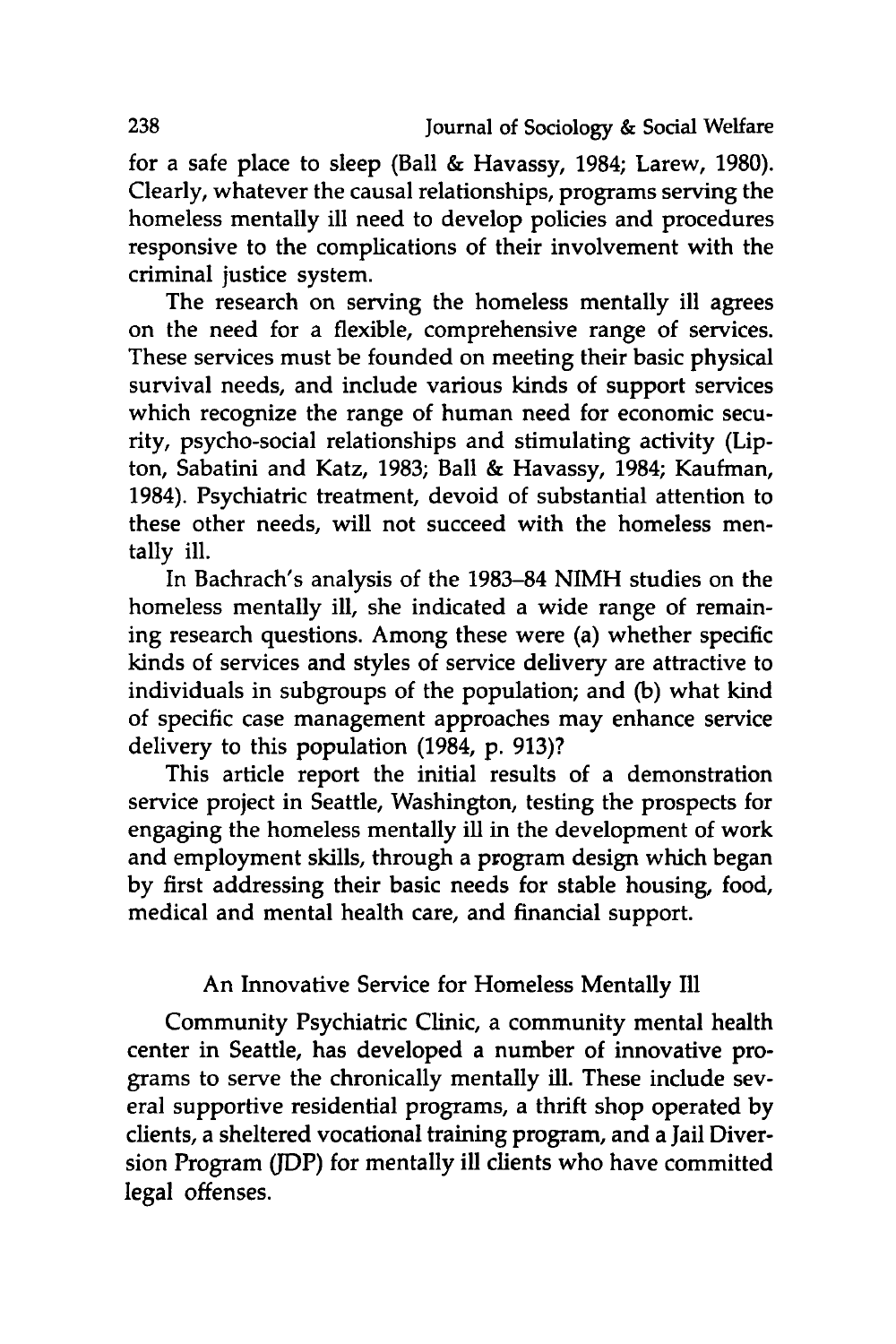In **1987,** with NIMH funding assistance, Community Psychiatric Clinic developed a drop-in center to provide prevocational skill development for the homeless chronically mentally ill in downtown Seattle. The program, entitled **CLEAN** START, offers on-site basic hygiene facilities (shower and laundry), free breakfast and low-cost **(\$1.00)** hot lunch and socialization activities (games, outings, singing, etc.). Case management services are provided **by** professionally trained staff, to assist participants to obtain stable housing, medical and psychiatric care, financial aid, protective payeeship<sup>1</sup> and other services as needed and requested. For those participants who voluntarily express interest, the staff work with them to assess their work potential, and develop with them an individualized plan of activities at the program site, through which to learn prevocational or work readiness skills.

The purposes of the demonstration phase of **CLEAN** START were (a) to determine whether to provision of services to meet basic human needs for food, hygiene and, social contact, in the informality of a drop-in center, would engage the homeless chronically mentally ill in mental health treatment and acceptance of case management services, and, **(b)** to determine the degree to which the homeless mentally ill could benefit from prevocational skills training, as a foundation for entry into sheltered vocational training.

Clients practiced prevocational skills **by** participating in operation of the program, that is, they entered into individualized agreements to assist with laundry, meal preparation, cleaning of kitchen and bathrooms and other tasks. Skills emphasized were basic work readiness attitudes and habits, such as coming on the right day at the right hour, developing rapport with others in working on a task, and increasing ability to follow directions and accept correction.

An important policy feature of **CLEAN** START is the commitment to serve clients with multiple problems and service needs, such as homelessness, mental illness, history of criminal offenses, drug and/or alcohol abuse. Many of the participants have experienced rejection from other programs which are not designed to address their many interrelated needs.

**CLEAN** START operates in a small, but pleasant store-front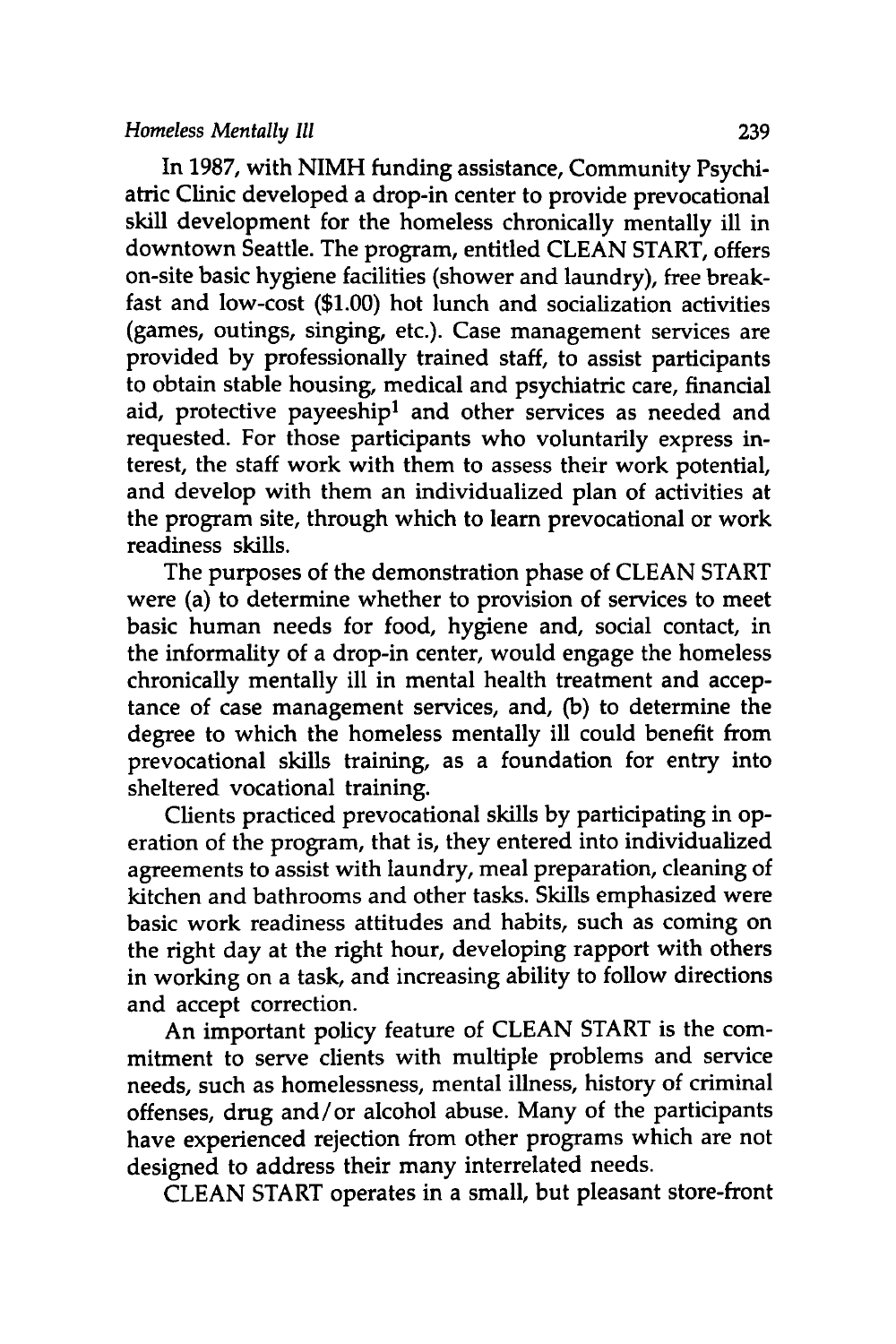location in a relatively quiet downtown Seattle neighborhood. Access to the program is enhanced **by** the free downtown bus transportation, a public service available to the general population.

#### Evaluation Methods

An evaluation component was included in the development of the **CLEAN** START project. The process evaluation had two objectives:

**1.** To do an exploratory assessment of client improvement in functioning as a result of the program; that is, to seek to answer Bachrach's (1984) question regarding what kind of specific approaches enhance service delivery to this population; and, 2. To conduct a client satisfaction assessment, to determine what program features attract and engage clients. This second objective also responds to Bachrach's (1984) question regarding specification of services attractive to subgroups in the population.

The study population consisted of 42 **CLEAN** START participants and 12 comparison group clients served **by** another case management program of the agency, namely The Jail Diversion Program (JDP) referred above. A frequent limitation of field evaluation is the infeasibility of random selection of cases, which was a factor in this study. Some **CLEAN** START participants had been initially enrolled in JDP, and had then been referred to **CLEAN** START, as the JDP case manager assessed their potential to benefit from the prevocational skills training.

Data for the evaluation were gathered from four sources:

**1.** Rating scales used **by** the program to assess entry (baseline) and post-treatment measures of client level of functioning with regard to personal hygiene, independent living skills, prevocational skills and psychological coping. These rating scales consisted of standard forms developed for agency-wide use. (See Table 2 for selected results on specific skills rated.);

2. Client satisfaction assessment, which consisted of in-person interviews with clients, using open-ended questions. Interviews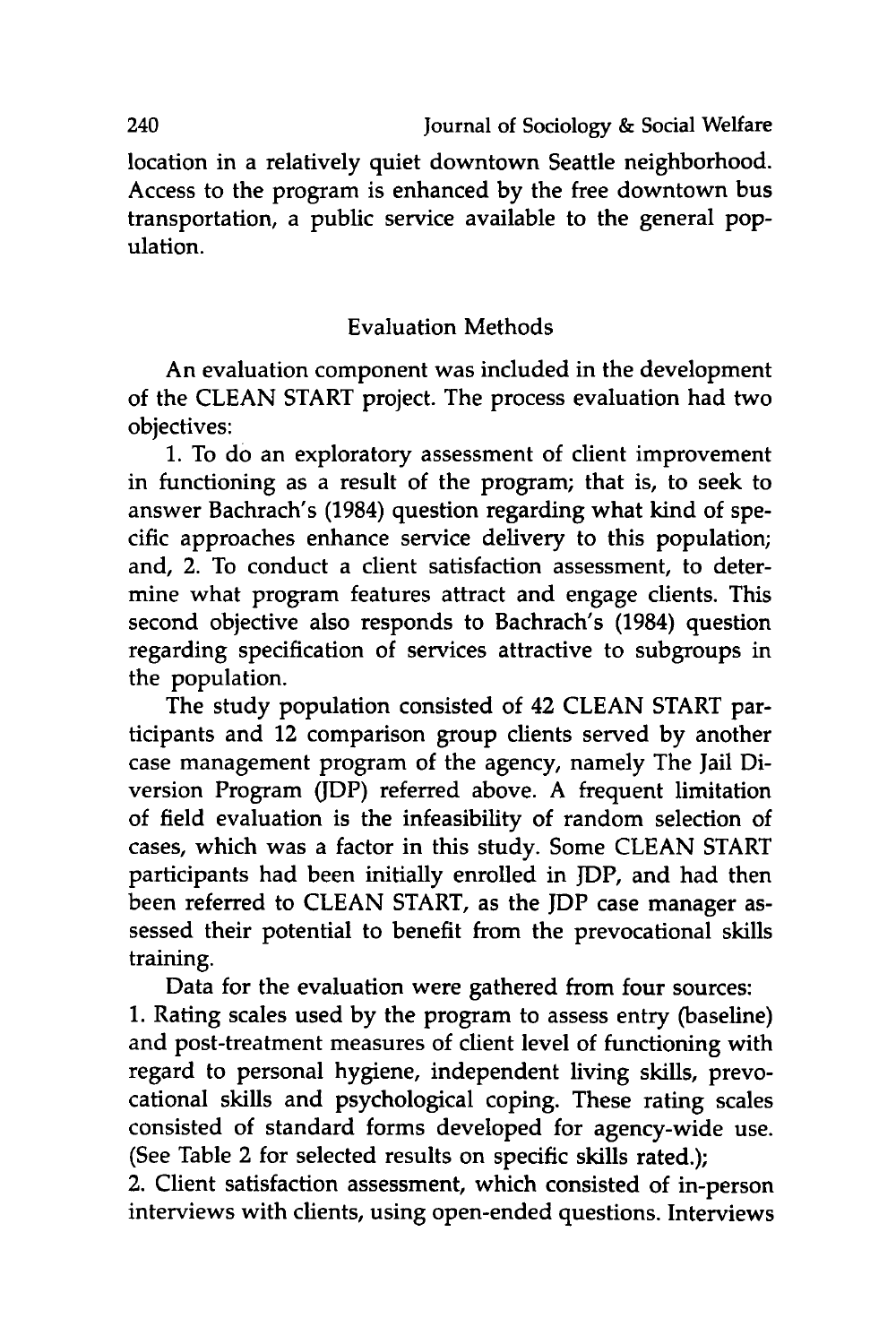were conducted with thirty-two **(32) CLEAN** START participants, and six **(6)** of the twelve (12) JDP comparison group;

**3.** In-person interviews with case managers regarding client needs and progress, also using open-ended questions;

4. Participant observation **by** the research team in the daily program of **CLEAN** START to develop grounded understanding (Schatzman **&** Strauss, **1973)** of client problems and progress. For example, members of the research team frequently participated with clients and staff in preparing, serving and eating daily lunch, which was usually a major activity of the day.

## **CLEAN** START Participants

The forty-two (42) **CLEAN** START participants came from two sources:

1. Thirty (30) participants were referred by two communitybased mental health treatment programs for the chronically mentally ill. One program specialized in serving persons with high involuntary hospitalization rates, while the second served persons with high jail recidivism rates (the JDP of Community Psychiatric Clinic); and,

2. Twelve (12) participants were homeless, mentally ill persons *not* receiving mental health services at the time of referral to CLEAN START. These 12 were referred by shelters, other social agencies, or by a friend who was already involved at CLEAN START.

Of the 42 CLEAN START participants, 36 were male and 6 were female. Median age was 32, with a range from 21 to 57. Ethnic identity included 12 African-American, 2 Hispanic, 2 Native American, 2 Asian and 24 White. Twenty-five (60%) were on protective payee status (See Footnote 1). As Table **1** displays, **95%** (n=40) of the participants had histories of multiple, involuntary hospitalizations, and over **50%** (n=21) had histories of one or more jailings, and unstable housing or homelessness prior to enrollment in a community-based treatment program. Seventy-nine percent (n=33) had also experienced previous outpatient mental health treatment, and 69% (n=29) had evident drug or alcohol abuse problems.

Interviews with case managers enriched the descriptive understanding of the characteristics of the participants. Case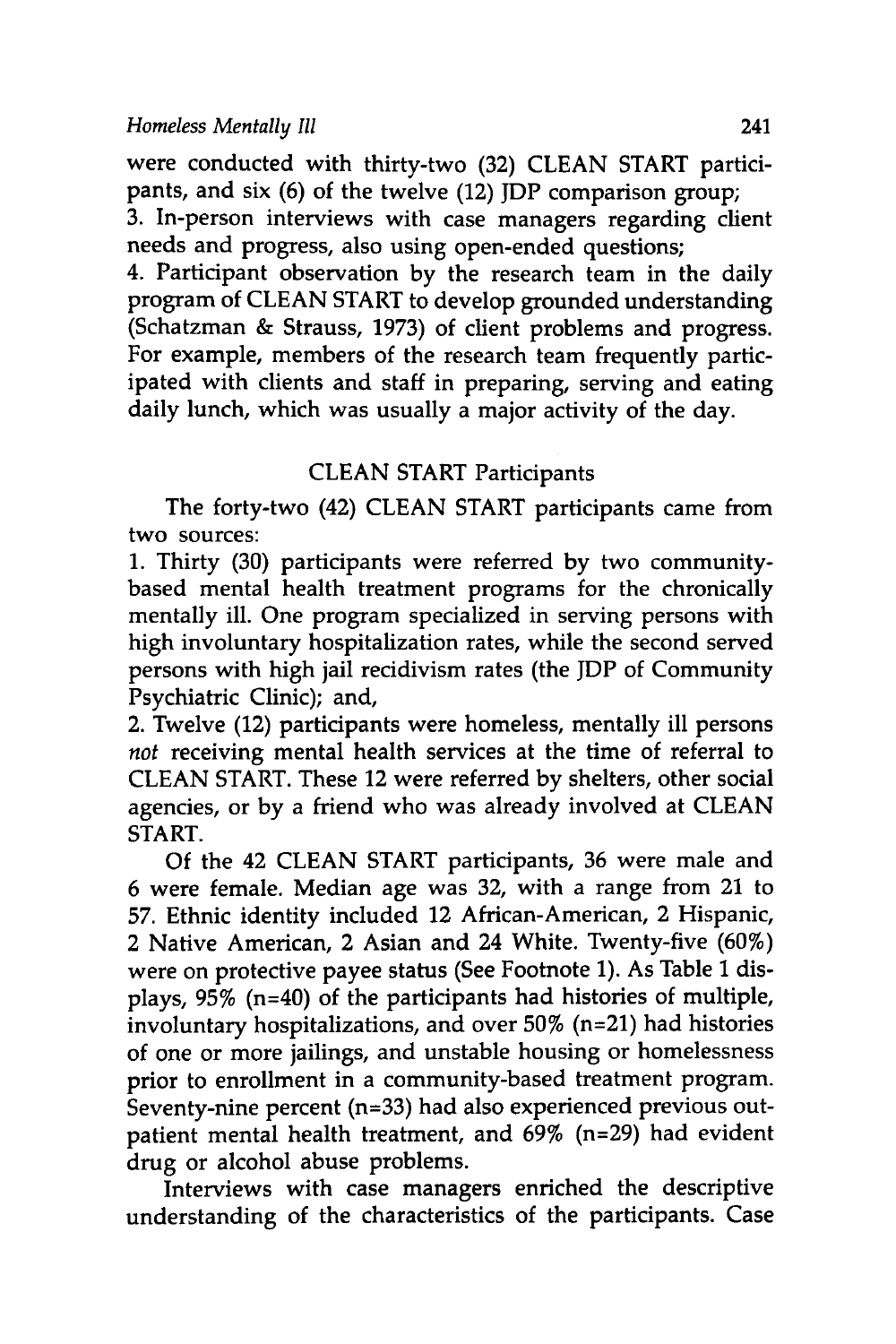Table 1

|                                  | <b>Baseline</b> |                 | At Follow-up |                  |
|----------------------------------|-----------------|-----------------|--------------|------------------|
|                                  | #               | %               | #            | %                |
| Homeless or in emergency         |                 |                 |              |                  |
| shelter                          | 21              | 50 <sup>1</sup> | 4            | 10               |
| Experienced psychiatric          |                 |                 |              |                  |
| hospitalization                  | 40              | 952             | 6            | 14               |
| <b>Experienced out-patient</b>   |                 |                 |              |                  |
| mental health treatment          | 33              | 792             | N/A          | N/A <sup>4</sup> |
| Substance abuse (drug            |                 |                 |              |                  |
| and/or alcohol)                  | 29              | 692             | 18           | 435              |
| <b>Experienced incarceration</b> |                 |                 |              |                  |
| (one or more times)              | 21              | 50 <sup>2</sup> | 6            | 143              |

*Comparison of Client Status at Baseline and at Six-Month Evaluation (N=42)*

 $<sup>1</sup>$ At baseline</sup>

<sup>2</sup>Prior to baseline

<sup>3</sup>Arrest warrants issued prior to baseline

Not applicable. **CLEAN** START *is* an out-patient program.

5 Not strictly comparable to baseline, as case managers also included "excessive" cigarette smoking in rating.

managers' knowledge of the clients' history was based on formal case records and on information shared **by** clients in the course of the case management relationship. Both the **CLEAN** START participants and the **JDP** comparison group came from family backgrounds of poverty, with related lack of medical and dental care. Family background also frequently included mental illness, substance abuse, physical violence, and frequent moves **by** military families. The case histories of their troubled lives revealed the frequent lack of social support to ameliorate situational crises, resulting in a downward spiral into chronic, dysfunctional behavior and subsequent hospitalization or imprisonment.

The case example of Gregory, a white man, portrays poignantly this pattern:

Gregory's mother died when he was seven, after which he was cared for **by** his grandmother, until she too died when he was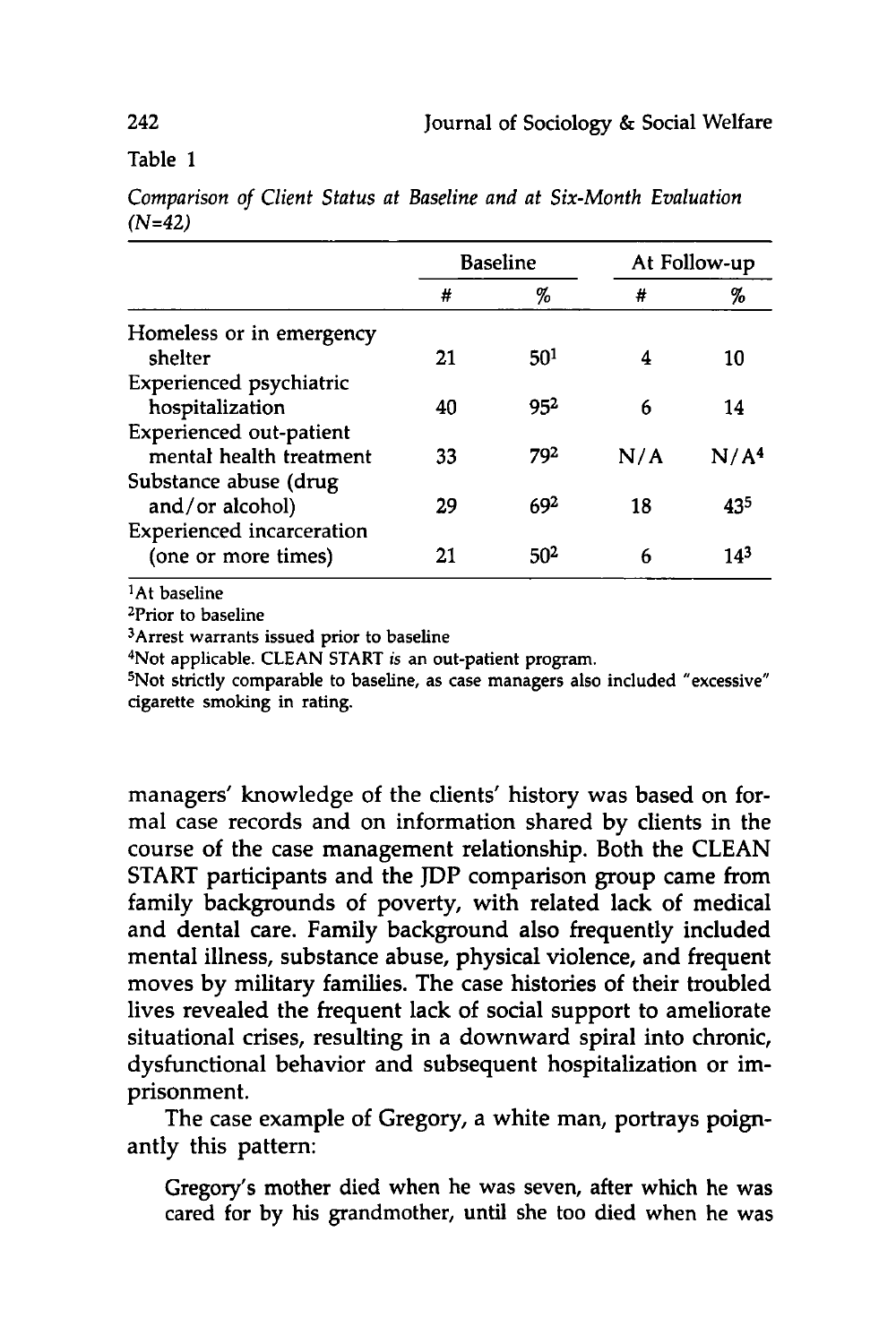fourteen. His father, a blue-collar worker, was beset **by** the demands of earning a living, and had not been much involved in his parenting. Neither personal supports, such as neighbors or other kin, nor social services supports, such as foster care or homemaker services were forthcoming. Virtually alone in the world, Gregory took to the road and ended up in a medium-security adult prison at the age of eighteen. Here, he developed a veneer of prison toughness. His case manager at the Jail Diversion Project was his first significant human relationship since his grandmother's death. This case manager supported Gregory's move to a program with more services **by** personally accompanying him on his first visit to **CLEAN** START.

## Service Use and Client Progress

Over the six-month time-frame of the evaluation, the program provided an average of **31** lunches, **15** showers and **13** laundry loads *per day.* Table 2 reports selected results from rating scales completed **by** staff to assess client independent living skills and employment skills at baseline and again at completion of the six-month evaluation process. These scales indicate clients' progress on developing independent living skills (e.g. hygiene maintenance, budgeting of money, developing a hobby or personal interest), and their progress on employment skills (e.g. grooming, punctuality, cooperation, working independently). However, with the exception of grooming, the changes were not statistically significant when subjected to a Sign test.2

As displayed on Table **1,** 50% (n=21) of participants were either homeless on the streets or living in emergency shelters when enrolling in the program. **Of** these, seventeen were stabilized in permanent housing at the end of the six-month evaluation time-frame. Participants also avoided re-incarceration, (those six who were jailed were summoned **by** warrants issued prior to enrollment in **CLEAN** START) and had a lower rate of re-hospitalization during their participation in **CLEAN** START.

**Of** the 42 participants, two (2) went on to enroll in a sheltered vocational training program. A case example illustrates the magnitude of needs and dysfunction which were addressed to achieve even this modest level of success:

John, a 43 year-old African American man, was also referred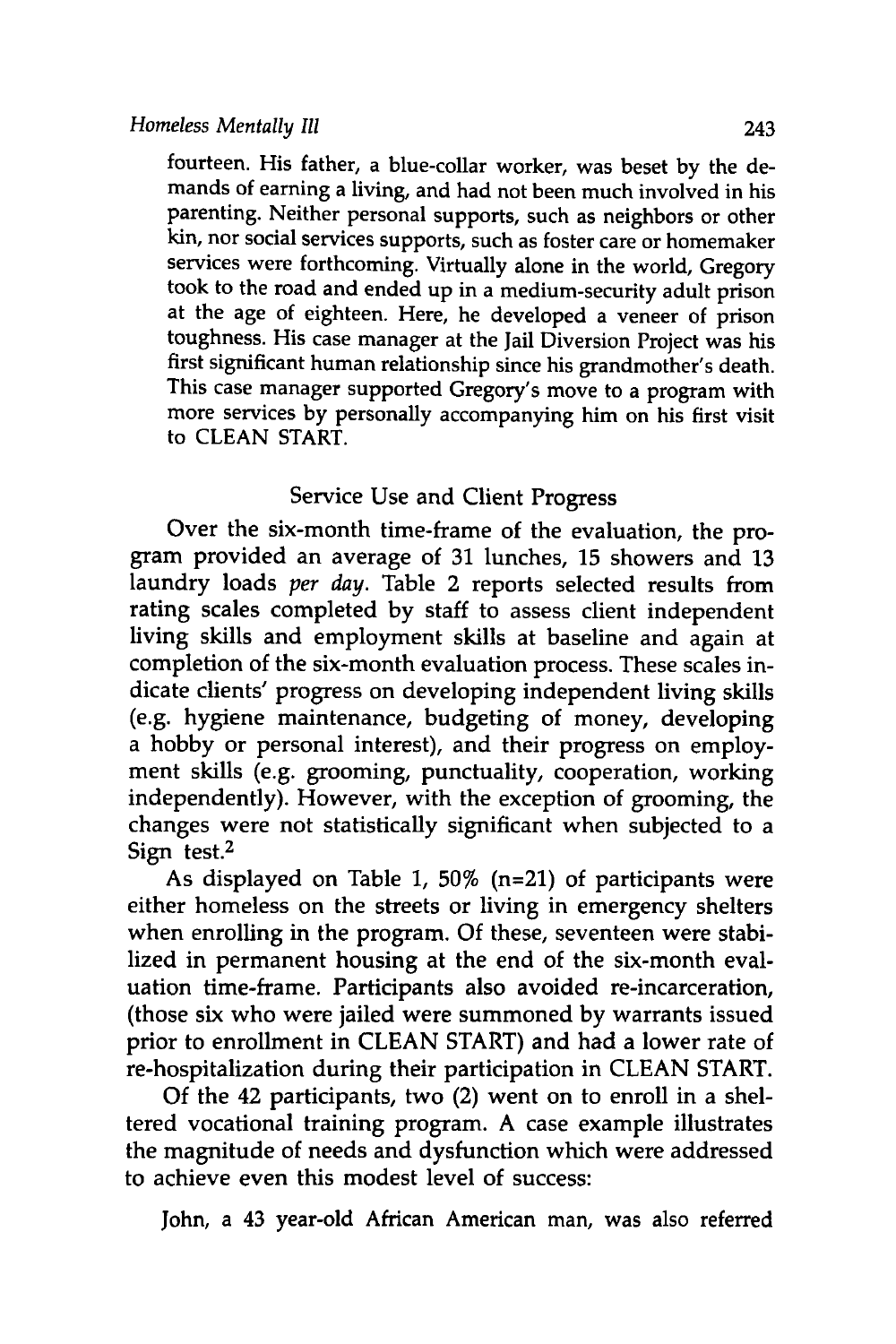#### Table 2

At Six-Month Baseline Evaluation # % #  $%$ Independent Living Skills' Maintains personal hygiene **27** 64 **27** 64 Handles own money **15 35 16 35** Budgets money to last through the month 12 **28 13 31** Regular exercise **26 62 25 59** Able to use public transportation **36 85 36 85** Has a hobby or personal interest **19** 45 21 **50** Able to use support groups 20 47 **19** 45 Employment skills' Work, Readiness **-** Punctuality **11 26** 14 **33** - Grooming **17** 40 24 **57\*** Work Attitudes **-** Initiative 14 **33 17** 40 **-** Persistence with task **15 35 19** 45 **-** Speed in task completion 12 **28 23** 54 Interpersonal Attitudes **-** Rapport with co-workers **19** 45 24 **57 -** Rapport with supervisor **28 67 28 67** Work Performance **-** Productivity **15 35 13 31** - Able to work without close supervision **19** 45 20 47

*Client Progress on Skills Development (N=42)*

'Rated "usually" or "always" **by** case manager.

**\*P<.01** (one-tailed Sign test).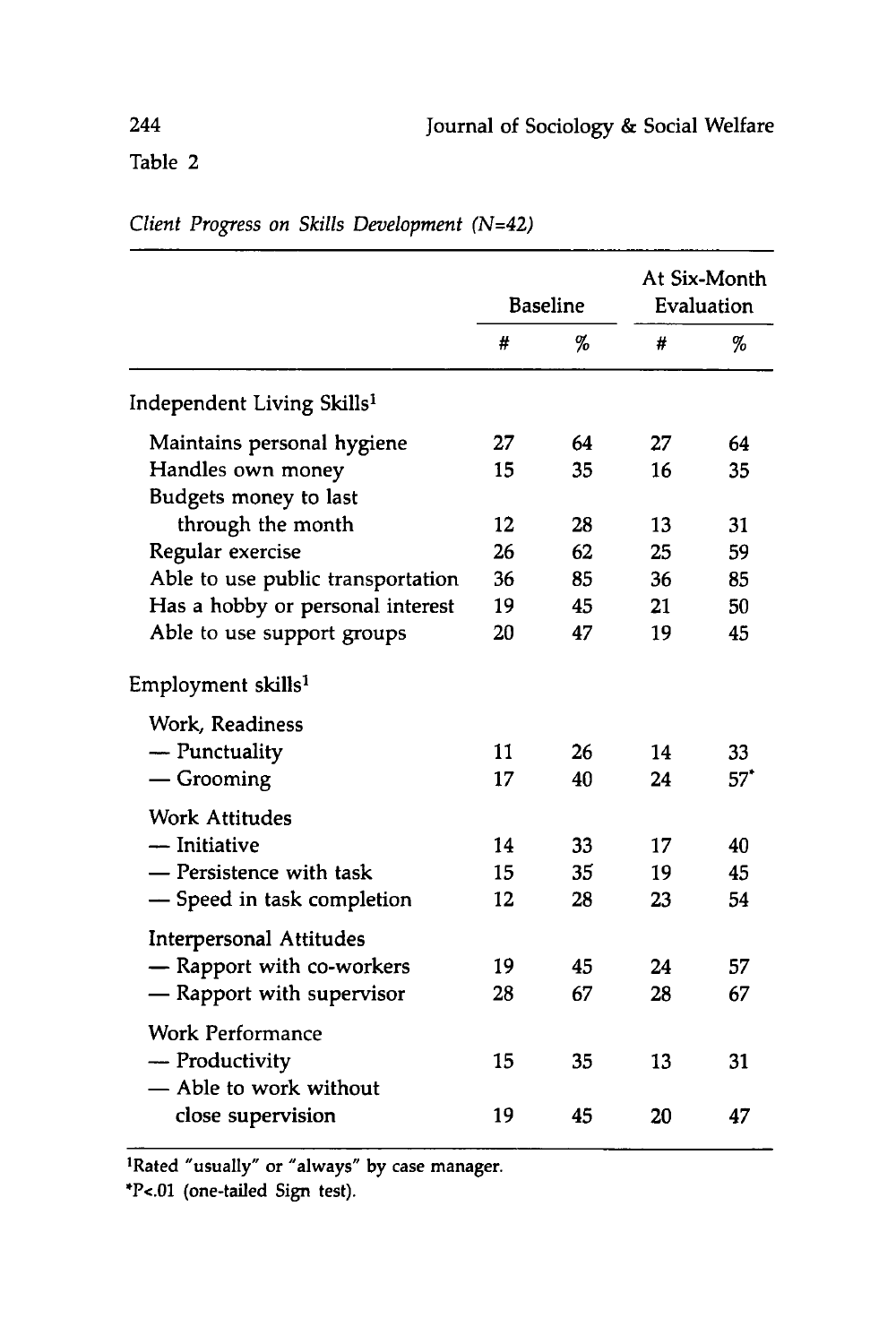to **CLEAN** START **by** the JDP. He had been initially enrolled in the JDP in 1984, after his arrest for drinking in public and shoplifting. At that time he was living in an abandoned house with no medication or social support. Several jailings and hospitalizations ensued before he stabilized in the **JDP.** His case manager accompanied him three times to **CLEAN** START before he came independently. The **CLEAN** START male staff member engaged John in the kitchen, step-by-step teaching him the fundamentals of cooking and discussing the role of male chefs. Eventually John obtained living quarters with cooking facilities, and was able to prepare a meal for himself and his case manager. John graduated to Community Psychiatric Clinic's sheltered workshop, and from there went on to a **job** as a janitor at **16** hours a week, earning **\$3.35** an hour.

For many clients, unsubsidized, independent employment in non-sheltered work settings may not a realistic goal toward which to strive. Nevertheless, when asked in open-ended questions what features of **CLEAN** START they liked, they said they appreciated being *asked and expected* to join in the work of the drop-in center. Although client progress was not statistically significant, case manager reports indicated that most clients showed at least improvement in skills of daily living and in ability to contribute to program activities. The case examples of Terry illustrates the unique and difficult-to-quantify patterns of client improvement:

Terry, a white man, in his thirties, had lost his one-room apartment when he was unable to pay his rent after being robbed. He was homeless and sleeping at the airport when he first began attending **CLEAN** START. He did not graduate to vocational training, but after several months of regular attendance at **CLEAN** START he obtained stable housing and progressed to being able to assist another client, Tim, who was legally blind, to renew his monthly bus pass and to regularly obtain supplies from the local food bank.

## Client Response to **CLEAN** START

The thirty-two participants who were interviewed were asked open-ended questions to elicit both their positive and negative reactions to the program. The responses shed light on their own perceptions of needs and illustrate which features of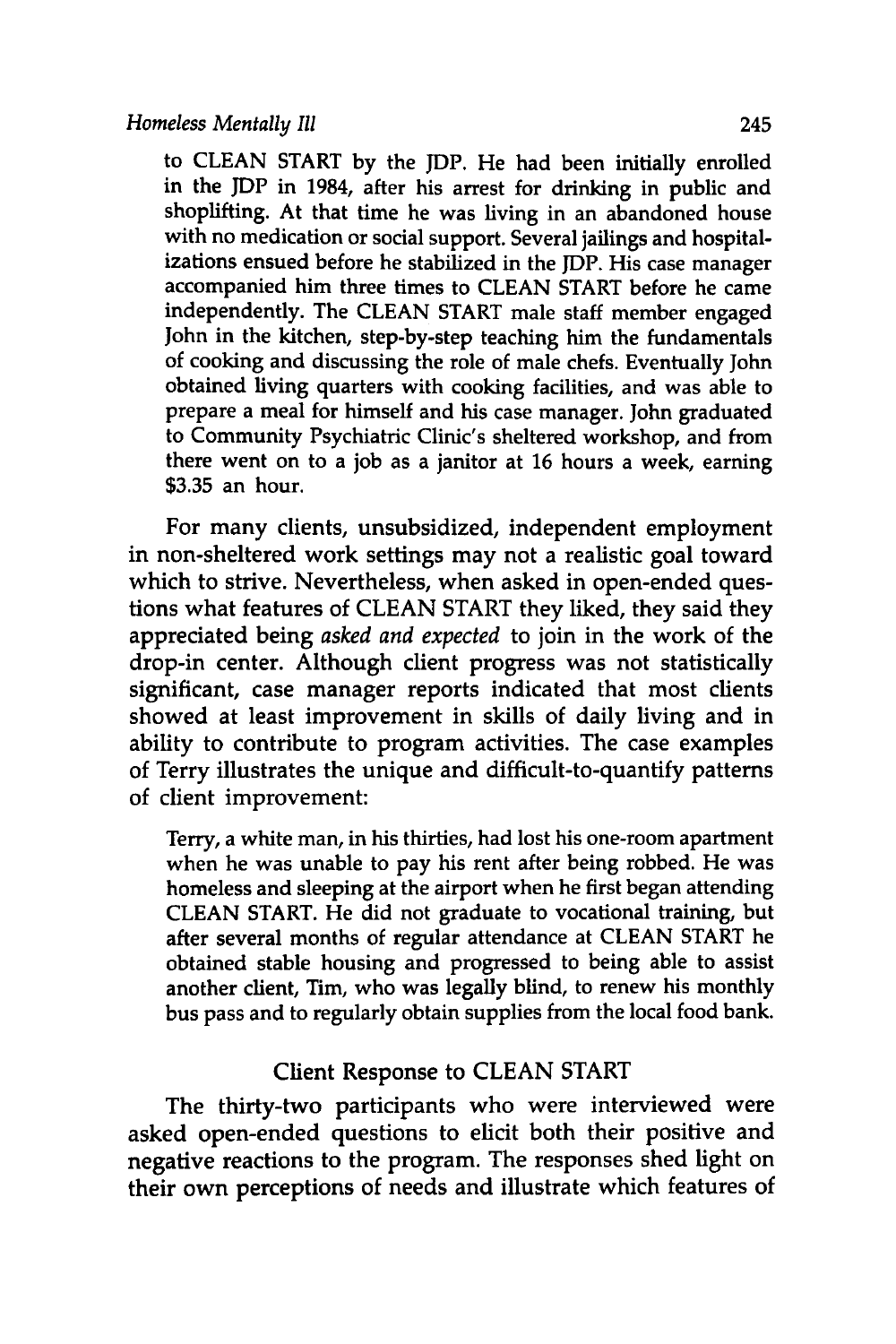the program attracted and engaged their regular participation. Analysis of client interviews indicated that they viewed the program as a normalization experience. For example, clients said they were relieved to shower in private, rather than "with other naked men, like in the army" at the shelters, or in the dangerous environs of Single Room Occupancy (SRO) hotels.

Clients said they were initially attracted **by** the private shower, the free laundry, the low-cost, tasty lunch, and the friendly caring staff. Thirty-one percent (n=10), of those who were personally interviewed attributed their return after the first visit to their case manager. Case review indicated that the majority of clients who successfully engaged in **CLEAN** START during the demonstration phase, were physically escorted and introduced to the program **by** their case managers from the referring program, to ease clients' anxiety about involvement in a new setting. This underscores the importance of "aggressive outreach" and the important human contact which case managers provide for the mentally ill who frequently lack family or friends to offer support or structure in their lives.

A client poem demonstrates the, emotional response to sensitive staff who convey a sense of personal caring:

**SECOND CHANCE by**

I came into their midst a total stranger **Up** until that point in my life, nothing had no real meaning But these two compassionate people \_\_\_\_\_\_\_\_ and \_\_\_\_\_\_\_ [staff] pointed me in the direction that my wandering soul had sought for so long In return for their counsel and a way of keeping my dignity, they give me a chance to work a little in a place appropriately named, **CLEAN** START They have given me the key that shall unlock my torment and allow me a second chance.

They also perceived the available opportunity to move to a vocational training program motivated them to engage in the work of **CLEAN** START. The implication appears to be that they did not view the tasks at the program as "make-work", but as a foundation for serious work opportunities.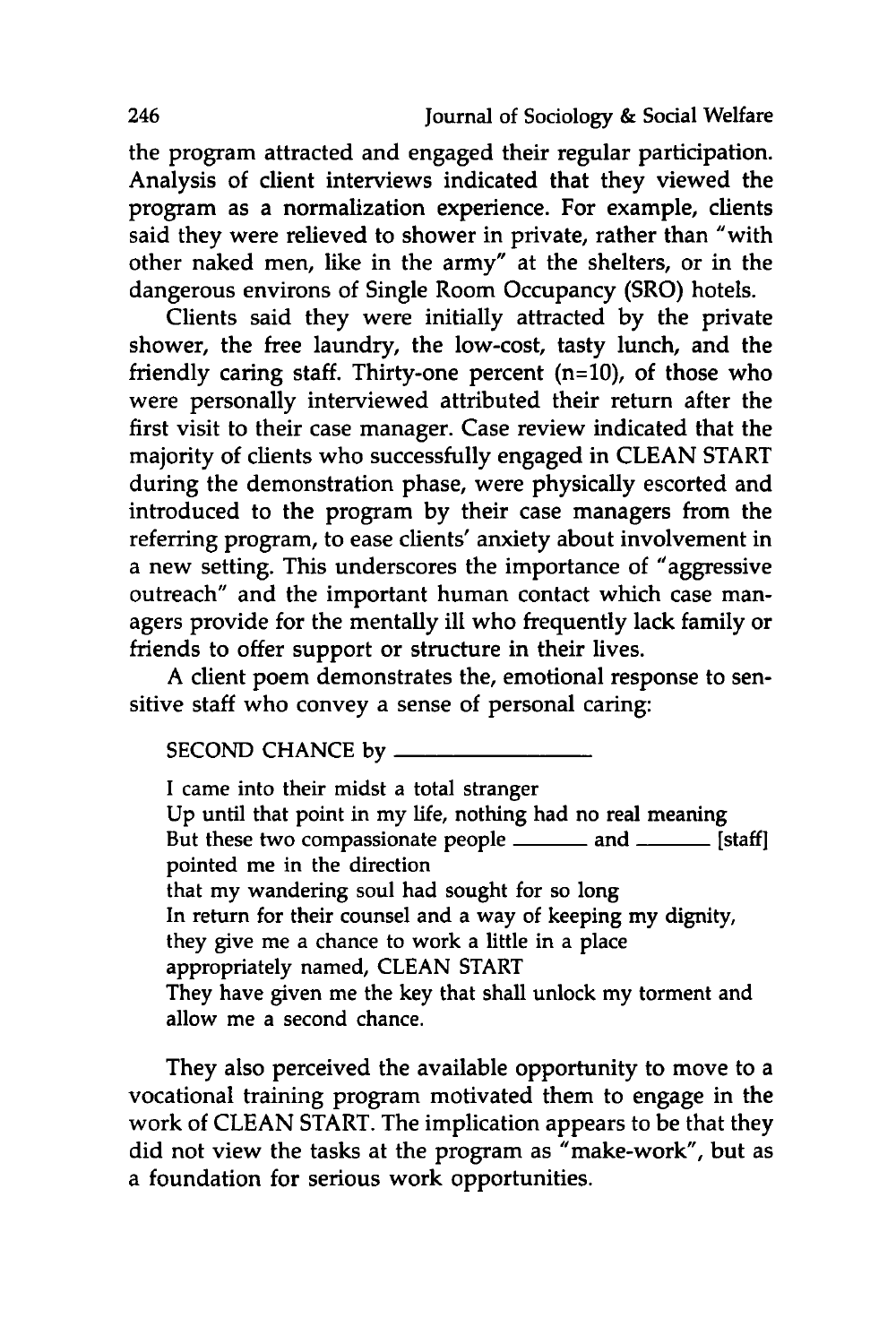Another normalization feature which clients cited was the opportunity for safe social activities. Most shelters require residents to vacate the premises during the day, and most SRO housing is isolated, cramped, and without program activities. Forty-one percent (n=13) of the **32** personally interviewed, said they would be sitting isolated in a room, without the program. Clients also volunteered that they were more likely to abuse drugs or alcohol when they found themselves idle on the streets.

Client control over the terms of participation also contributed to their continuation in the program. Over **60%** (n=20) of the interviewees felt they had a voice in the program operation, and over **88%** (n=28) felt they had a choice of activities and level of participation. Over 80% (n=26) felt comfortable in discussing a problem about the program with staff. Participants appreciated the freedom to choose when to come, which activities to participate in, and the opportunity to start over each day with a "Clean Start" if they were occasionally asked to leave for disruptive behavior on a given day. Staff did not eject them from the program for relapses into anger, drinking or psychotic episodes.

In summary, clients based their positive evaluation of the program on the availability of basic survival services, the caring staff, and the opportunity for work and other meaningful activity. Clients' negative comments on the program appeared to reflect limitations due to funding levels, such as crowded conditions and not enough food. For some it was their only meal of the day.

#### Comparison Group

Six clients (five male, one female) and their case managers in the jail Diversion Program of Community Psychiatric Clinic were interviewed to illuminate why clients might not be attracted to a prevocational program. Clients in the in the JDP program were more stabilized in the community, that is, they had adequate housing, finances and psychiatric treatment after an average of two years case management services. Their case managers had attempted to refer them to **CLEAN** START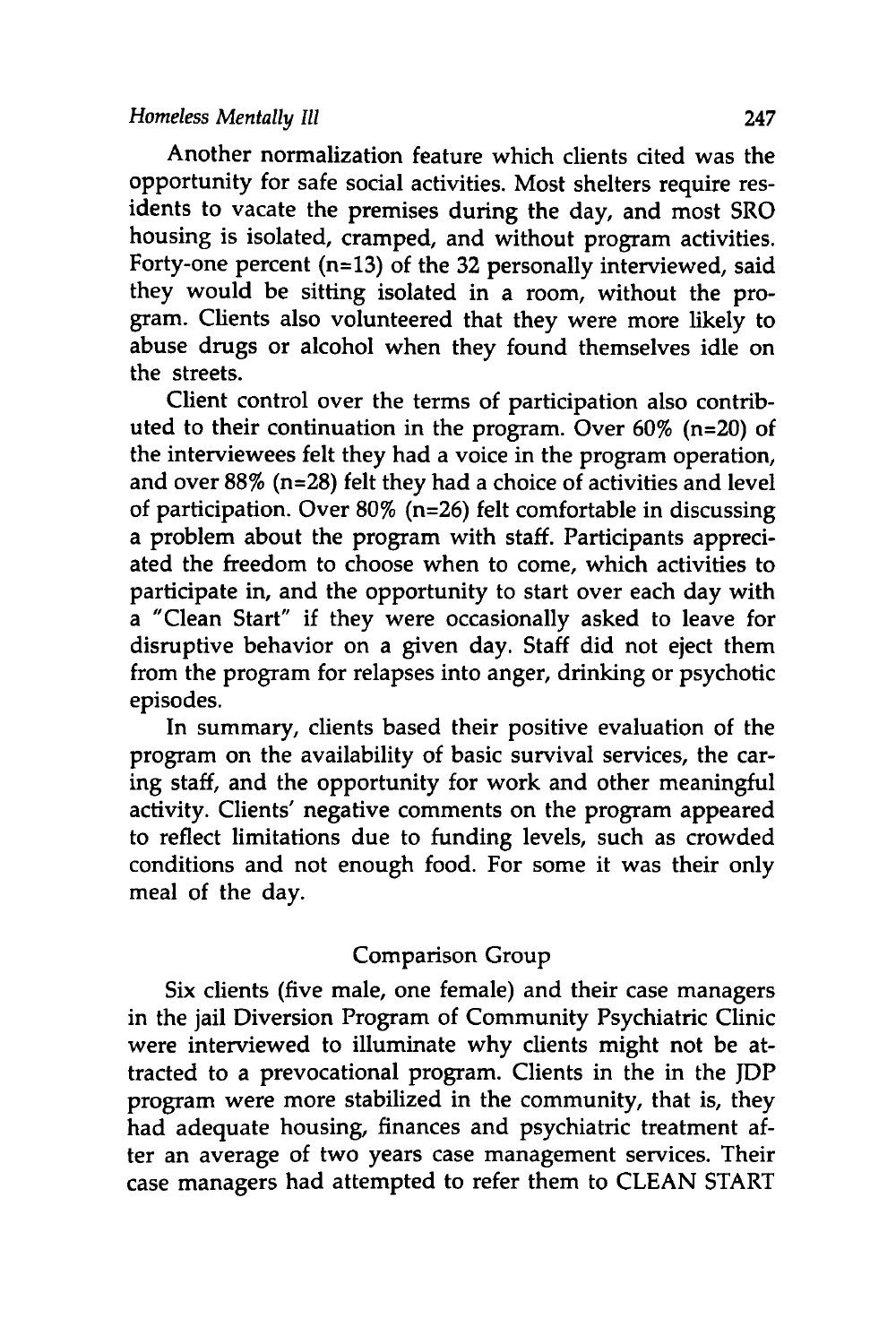because they felt they could have benefitted from the prevocational services at **CLEAN** START. However, they rejected referral to **CLEAN** START. In interviews with the research team they stated they had already solved their on-going need for basic hygiene and food services through their participation in the JDP. From this finding we concluded basic survival services and treatment and training should be linked *within* programs, to engage various sub-populations among the homeless, chronically mentally ill.

For example, the comparison group clients at **JDP** also explicitly recognized **CLEAN** START as a mental health program, and said they were not mentally ill. They apparently preferred the offender label, and also stated they preferred to seek work through their own efforts. Case managers also assessed the comparison group as generally more deviant, and older, than those who successfully engaged at **CLEAN** START, indicating the supervisory features of the **JDP** may indeed have been the appropriate treatment for them.

#### Policy and Program Implications

This evaluation of a demonstration service program contributes toward answering Bachrach's research questions (see page **238),** and suggests specific policy and program features:

**1.** Programs which include resources for meeting basic needs (housing, food, medical care, etc.) are more likely to succeed in engaging clients' participation in mental health treatment and other rehabilitative services. Maslow's insight that basic security is the vital foundation of self-actualization is valid even for those whose potential may seem relatively limited.

2. A continuum of mental health programs are needed to meet the varied needs, preferences and characteristics of the homeless mentally ill. For **CLEAN** START participants it had normalization features, while others who refused referral saw it as stigmatizing. Moreover, this research supports other studies which suggest women may be more at ease in gendersegregated programs (Stoner, **1983;** Breton, 1984). As participant observers, we concluded that the six women who attended **CLEAN** START appeared more ill-at-ease and participated less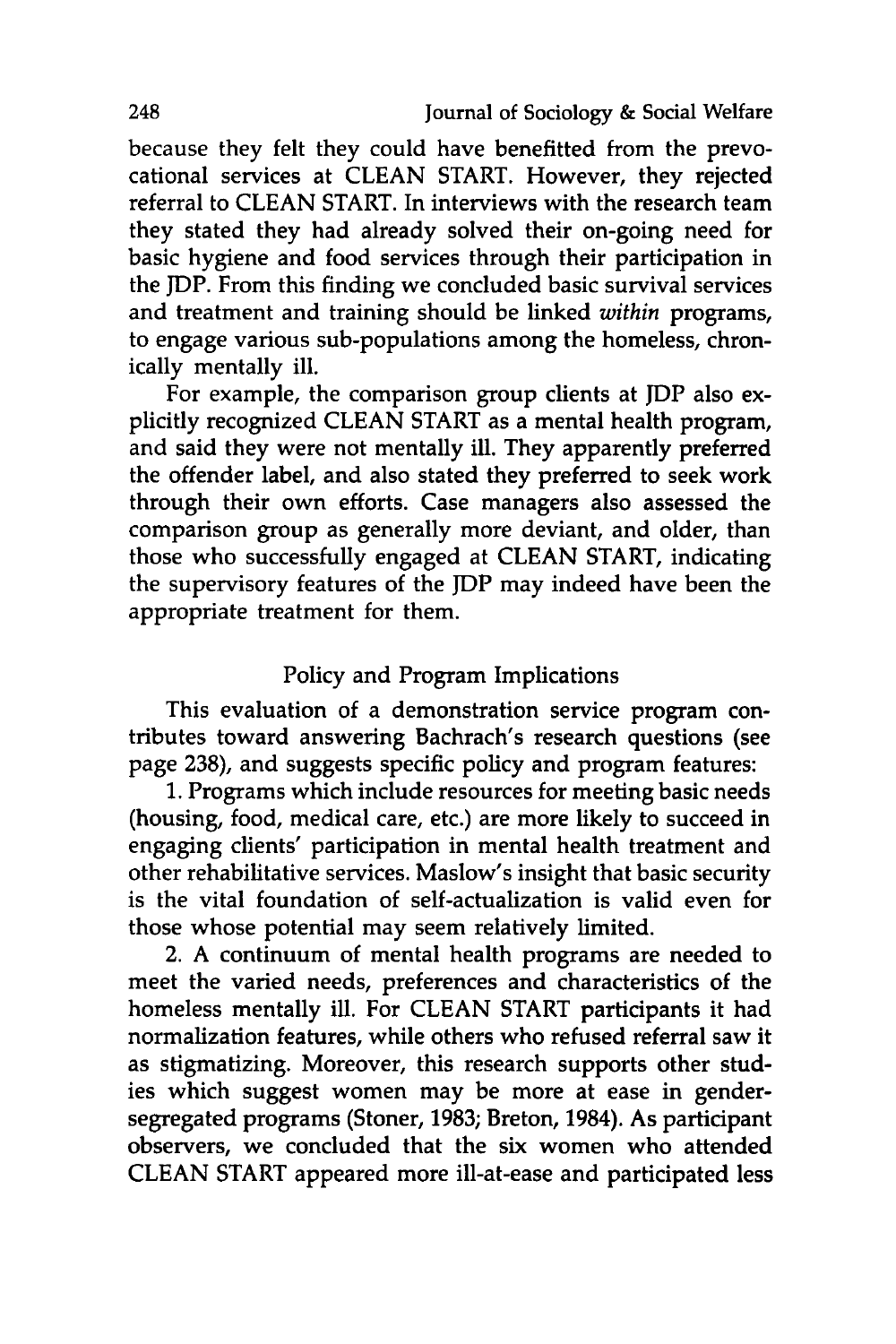in conversation and activities than did the men. Both female and balanced-gender programs are desirable. Ethnic and racial identity issues are also salient to program design. Again, as participant observers, we concluded that minority clients appeared less comfortable in participating and in expressing themselves.

**3.** Programs will do better in engaging the mentally ill off the street if they are internally flexible and willing to accept persons with multiple problems, including criminal offenses. Narrow entry criteria or rigid behavior requirements will not entice the mentally ill voluntarily. Involuntary commitment is obviously a necessary policy option; but the test of success of a voluntary program may well be the client's steady return. It appears that a key element in the clients' positive assessment of **CLEAN** START was their active involvement in evaluating their own functioning level, and in setting up case management and treatment plans for themselves-being able to say what they needed and wanted. This finding supports previous research on effective clinical interventions, which asserted the importance of the clients' views of their situation (Ball **&** Havassy, 1984; Rapp **&** Chamberlain, **1985).**

4. Social activities and work and employment opportunities can and should be an integral component of working with the mentally ill. This project demonstrated that persons with chronic and severe dysfunction can progress toward more independent living. However, dramatic changes may not be likely. Moreover, clients themselves recognized that their mental and emotional coping diminished when they lacked meaningful, structured activity. While homelessness may arise from the "complications" of mental illness, it is also true that the aimlessness and fight for survival on the streets also contribute to deterioration of mental and emotional functioning.

**5.** Other researchers have noted that drop-in centers and community mental health outreach teams frequently suffer from undertrained staff and offer only crisis intervention and referral (Benda, **1990, p. 57). CLEAN** START was staffed **by** professionally trained, experienced case managers, which presumably contributed to their ability to engage and sustain therapeutic relationships with persons with multiple and severe problems in functioning.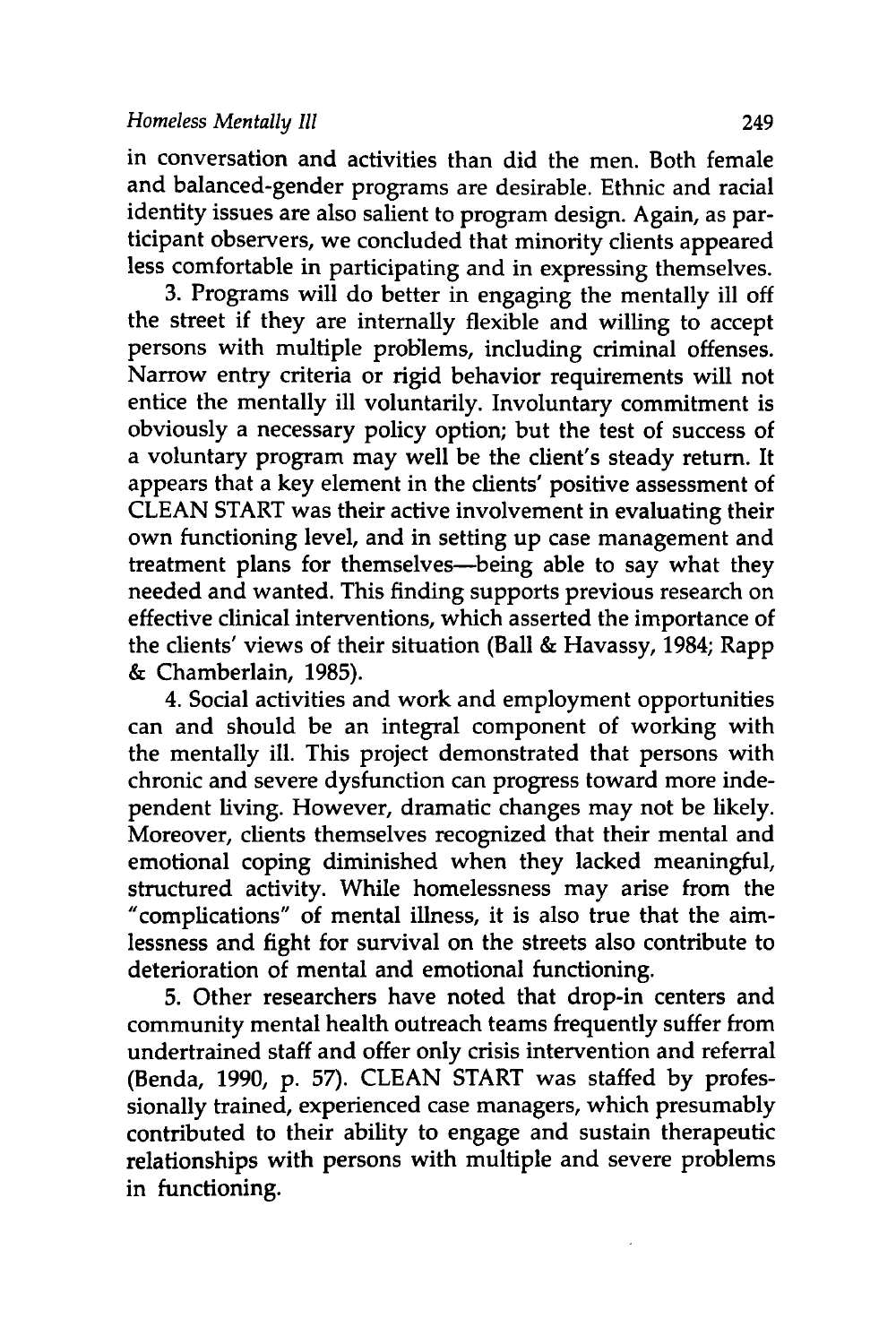This research did not set out to study case management per se. The case manager' role emerged, however, as a critical variable in structuring and sustaining each participant's engagement in the program services. Appropriate topics for further research would include refinements on understanding the case management model and factors affecting case management performance and stability, as a basis for successful relationships to clients.

**6.** The family and personal histories of the homeless mentally ill, as recounted **by** case managers at **CLEAN** START and JDP, and illustrated **by** the case examples of Gregory, John and Terry, indicate that at least some chronic mental illness stems from unameliorated situational crises, rather than from organic factors. Crisis intervention services, and preventive social support systems are needed for individuals and families lacking natural helping networks of family and friends, to prevent the long and painful drift into the status of homeless, chronically mentally ill.

#### Notes

- **1.** Protective payee status is a court-ordered status whereby a person's income is managed **by** a court-assigned party, when the payee is declared unable to appropriately use his/her own income. Skid Road alcoholics are frequently assigned to protective payee status to prevent their use of income to purchase alcohol.
- 2. The Sign test is a nonparametric procedure used to compare observations for small samples with ordinal measures, where a normal distribution cannot be assumed (Ferguson, **1981, pp.** 400-402).

#### References

- American Psychiatric Association (1984). Recommendations of APA's Task Force on the Homeless Mentally Ill. *Hospital and Community Psychiatry, 35(9),* **908-909.**
- Arce, **A. A.,** Tadlock, M., Vergare, M. **J. &** Shaipiro, **S.** H. **(1983). A** psychiatric profile of street people admitted to an emergency shelter. *Hospital and Community Psychiatry,* 34(9), **812-817.**
- Bachrach, L. L. (1984). Research on service for the homeless mentally ill. *Hospital and Community Psychiatry, 35(9),* **910-913.**
- Bachrach, L. L. Interpreting research on the homeless mentally ill: some caveats. *Hospital and Community Psychiatry, 35(9),* 914-916.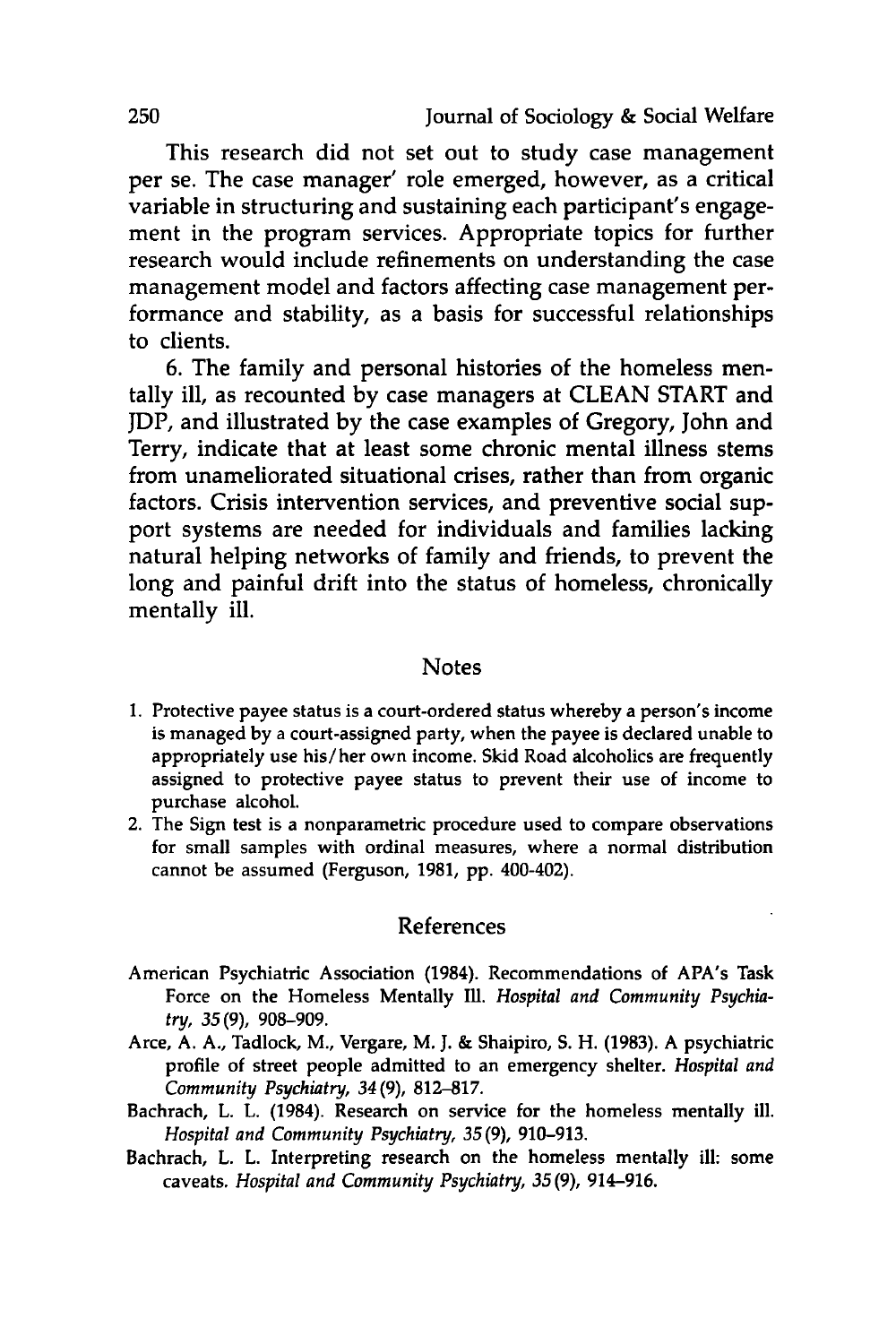- **Ball,** F. L. **J. &** Havassy, B. **E.** (1984). **A** survey of the problem and needs of homeless consumers of acute psychiatric services. *Hospital and Community Psychiatry,* **35(9), 917-921.**
- Baker F. **&** Weiss, R. **S.** (1984). The nature of case manager support. *Hospital and Community Psychiatry,* **35(9), 925-928.**
- Baxter, **E. &** Hopper, K. **(1982).** The new mendicancy: homeless in New York City. *American Journal of Orthopsychiatry,* **52(3), 393-408.**
- Bean, **G. J.,** Stefl, M. **E., &** Howe, **S.** R. **(1987).** Mental health and homelessness: issues and findings. *Social Work,* **32(5),** 411-416.
- Benda, B. B. **(1990).** Crime, drug abuse, and mental illness: a comparison of homeless men and women. *Journal of Social Service Research, 13* **(3), 39-60.**
- Blankertz, L. **E.,** Cnann, R. **A.,** White, K., Fox, **J., &** Messinger, **D. (1990.** Outreach efforts with dually diagnosed homeless persons. *Families in Society, 71* **(7), 387-395.**
- Breton, M. (1984) A drop-in program for transient women: promoting competence through the environment. *Social Work,* **29(6),** 542-546.
- Cohen, M. B. **(1989).** Social work practice with homeless mentally ill people: engaging the client. *Social Work, 34* **(6), 505-509.**
- Cohen, **N.** L., Putnam, **J., &** Sullivan, **A.** M. (1984). The mentally ill homeless: isolation and adaptation. *Hospital and Community Psychiatry,* **35(9), 922-** 924.
- Crystal, **S.** (1984). Homeless men and homeless women: the gender gap. *The Urban and Social Change Review,* **17(2), 2-6.**
- Ferguson, **G. A. (1981).** *Statistical analysis in psychology and education.* New York: McGraw Hill.
- Fiorentine, R. **&** Grusky, **0. (1990).** When case managers manage the seriously mentally **ill:** a role-contingency approach. *Social Service Review, 64* **(1), 79- 93.**
- Hagen, **J.** L. **(1987).** Gender and homelessness. *Social Work,* **32** (4), **312-316.**
- Kaufman, **N.** K. (1984). Homelessness: a comprehensive policy approach. *Urban and Social Change Review, 17(1),* **21-26.**
- Lamb, H. R. (1984). Deinstitutionalization and the homeless mentally ill. *Hospital and Community Psychiatry, 35(9),* **899-907.**
- Lamb, H. R. **&** Grant, R. W. **(1982).** The mentally ill in an urban county jail. *Archives of General Psychiatry, 39,* **17-22.**
- Larew, B. **I. (1980).** Strange strangers: serving transients. *Social Casework, 61* (2), **107-113.**
- Lipton, R. R. Sabatini, **A. &** Katz, **S.E. 1983).** Down and out in the city: the homeless mentally ill. *Hospital and Community Psychiatry, 34* **(9), 817-821.**
- McChesney, K. Y. **(1988).** Homelessness: policies and programs for the post-Reagan era. (Paper presented at conference on *Building the National, State and Local Policy Agenda for Serving the Homeless in the Post-Reagan Era,* Saint Louis University, St. Louis, Mo, September **22-23).**
- Rapp, **C. A. &** Chamberlain, R. **(1985).** Case management services for the chronically mentally ill. *Social Work, 30(5),* 417-422.